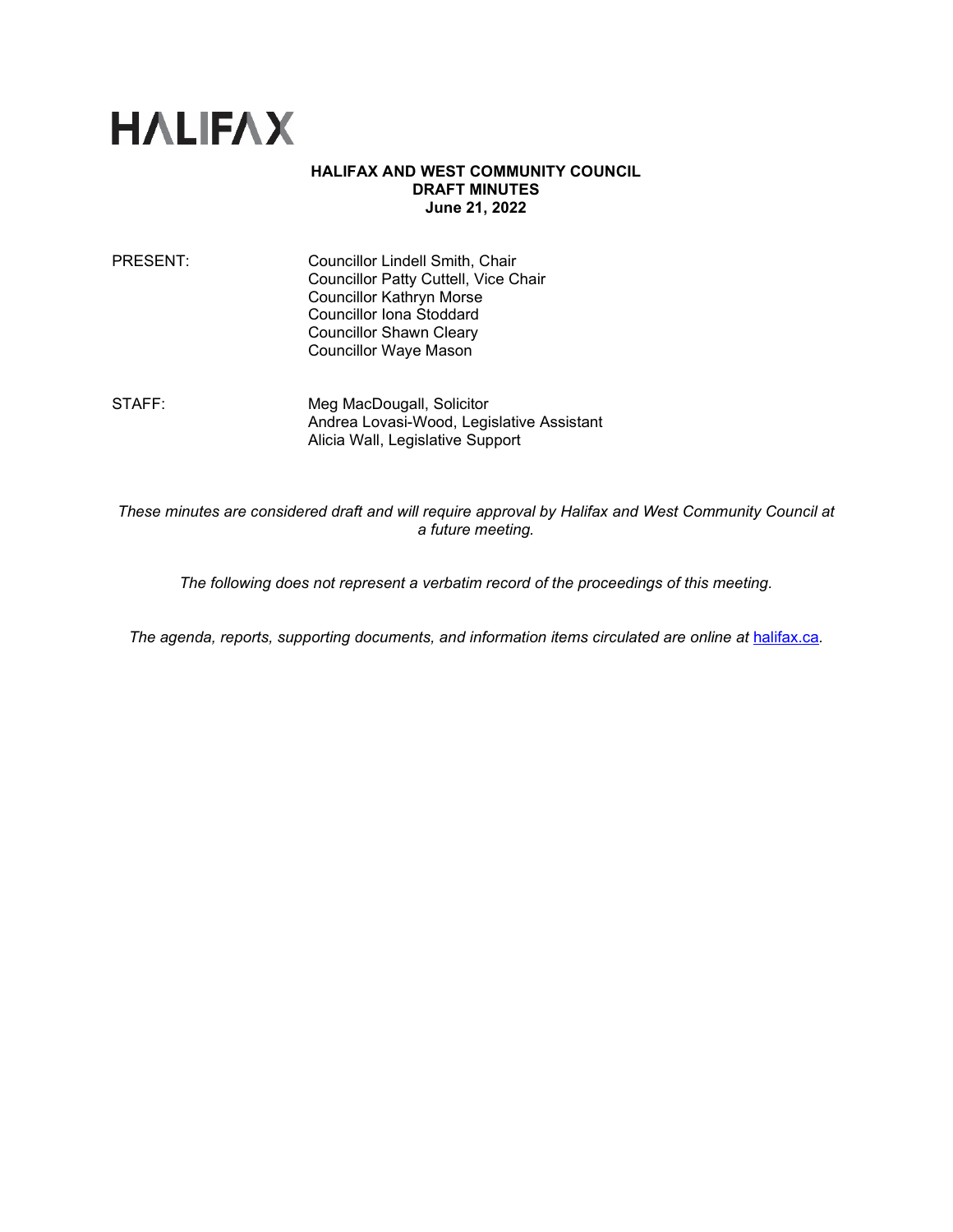*The meeting was called to order at 6:01 p.m., and Community Council moved into an In Camera (In Private) session at 6:30 p.m. Community Council reconvened in at 6:39 p.m., and recessed at 6:46 p.m. Community Council reconvened in at 7:08 p.m. and adjourned at 7:10 p.m.*

# **1. CALL TO ORDER AND LAND ACKNOWLEDGEMENT**

The Chair called the meeting to order at 6:01 p.m. and acknowledged that the meeting took place in the traditional and ancestral territory of the Mi'kmaq people, and that we are all treaty people.

## **2. APPROVAL OF MINUTES – May 10, 2022**

MOVED by Councillor Stoddard, seconded by Councillor Cleary

**THAT the minutes of May 10, 2022 be approved as circulated.**

### **MOTION PUT AND PASSED.**

## **3. APPROVAL OF THE ORDER OF BUSINESS AND APPROVAL OF ADDITIONS AND DELETIONS**

Additions: None

Deletions: None

MOVED by Councillor Morse, seconded by Councillor Mason

### **THAT the agenda be approved as presented.**

#### **MOTION PUT AND PASSED.**

**4. BUSINESS ARISING OUT OF THE MINUTES – NONE 5. CALL FOR DECLARATION OF CONFLICT OF INTERESTS – NONE 6. MOTIONS OF RECONSIDERATION – NONE 7. MOTIONS OF RESCISSION – NONE 8. CONSIDERATION OF DEFERRED BUSINESS – NONE 9. NOTICES OF TABLED MATTERS – NONE 10. HEARINGS – NONE**

**11. CORRESPONDENCE, PETITIONS & DELEGATIONS – NONE 11.1 Correspondence - None 11.2 Petitions - None 11.3 Presentation - None**

## **12. INFORMATION ITEMS BROUGHT FORWARD – NONE**

**13. REPORTS 13.1 STAFF 13.1.1 Case 22539: Amendments to the Stage I and Stage II Development Agreements for Phase 3 of Rockingham South at the intersection of Dunbrack Street and Ruth Goldbloom Drive, Halifax**

The following was before Community Council:

- Staff recommendation report dated May 6, 2021
- Staff presentation dated June 21, 2022

Meaghan Maund, Planner III, Current Planning presented case 22539 and responded to questions of clarification from Community Council.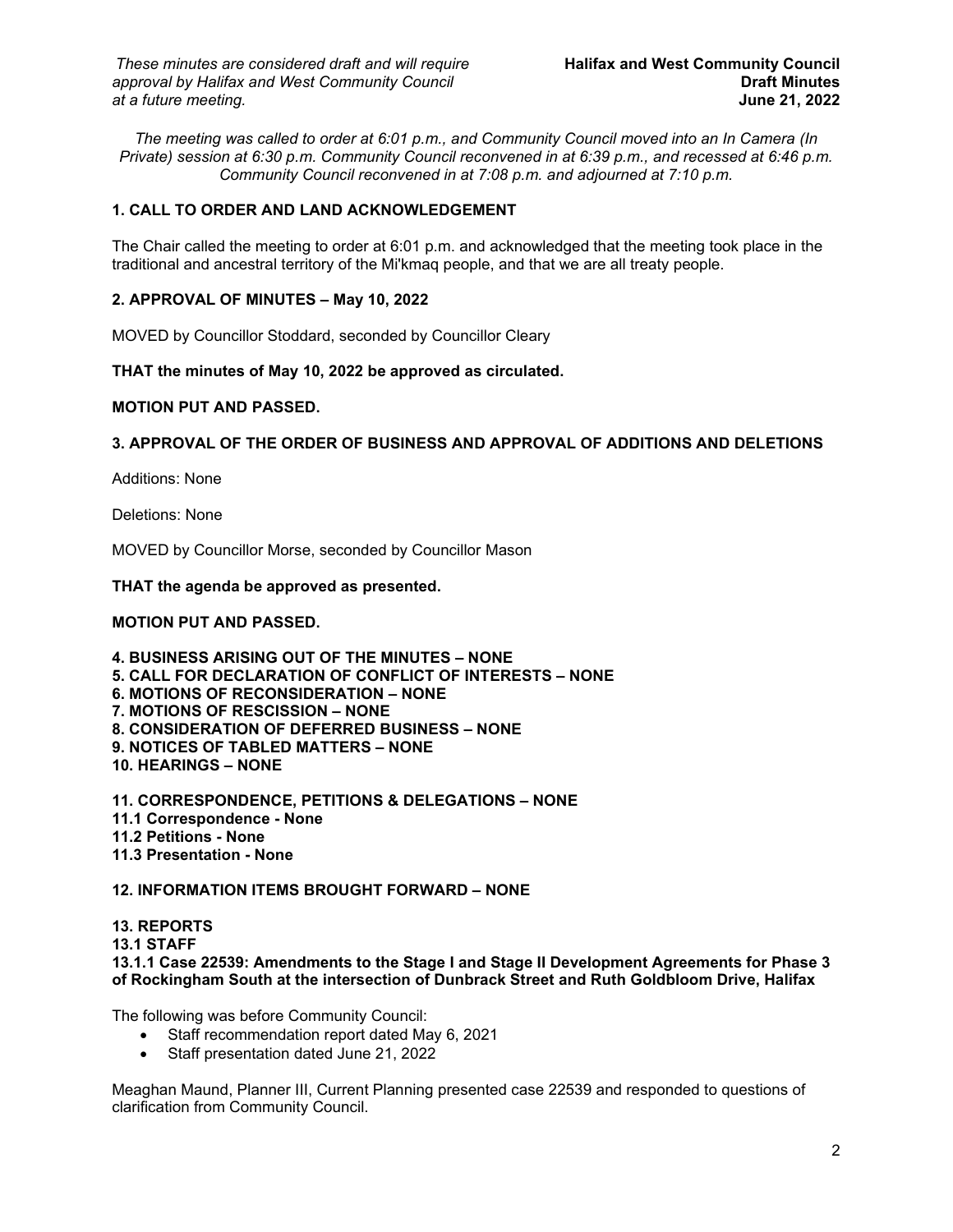*These minutes are considered draft and will require* **Halifax and West Community Council** *approval by Halifax and West Community Council* **Draft Minutes**  $at$  a future meeting.

MOVED by Councillor Mason, seconded by Councillor Stoddard

#### **THAT Halifax and West Community Council:**

- **1. Approve, by resolution, the proposed Amending Stage II Development Agreement to allow for a five-storey hotel with minor commercial uses at grade or a multiple unit residential building with minor commercial uses at grade to be constructed at the corner of Dunbrack Street and Ruth Goldbloom Drive, Halifax, which shall be substantially of the same form as contained in Attachment B of the staff report dated May 6, 2021; and**
- **2. Require the Amending Stage II Development Agreement to allow for a five-storey hotel with minor commercial uses at grade or a multiple unit residential building with minor commercial uses at grade to be constructed at the corner of Dunbrack Street and Ruth Goldbloom Drive, Halifax be signed by the property owners within 240 days, or any extension thereof granted by Council on request of the property owners, from the date of final approval by Council and any other bodies as necessary, including applicable appeal periods, which is later; otherwise this approval will be void and obligations arising hereunder shall be at an end.**

### **MOTION PUT AND PASSED.**

### **13.1.2 Case 23016: Substantive Amendment to the Brunello Development Agreement, Timberlea**

The following was before Community Council:

• Staff recommendation report dated May 26, 2022

MOVED by Councillor Stoddard, seconded by Councillor Mason

**THAT Halifax and West Community Council give notice of motion to consider the proposed amending development agreement, as set out in Attachment A of the staff report dated May 26, 2022, to allow additional residential development areas and changes to certain Golf Course Safety Margin boundaries, and schedule a public hearing.**

#### **MOTION PUT AND PASSED.**

### **13.1.3 Councillor Appointment to Appeals Standing Committee**

The following was before Community Council:

• Staff recommendation Report dated June 8, 2022

The Chair called three times for nominations, no nominations were put forward.

Councillor Cuttell advised that they will continue to serve on the Appeals Standing Committee until the end of their term in November of 2022.

### **13.2 MEMBERS OF COMMUNITY COUNCIL – NONE 14. MOTIONS – NONE**

#### **15. IN CAMERA (IN PRIVATE) – NONE**

MOVED by Councillor Mason, seconded by Councillor Morse